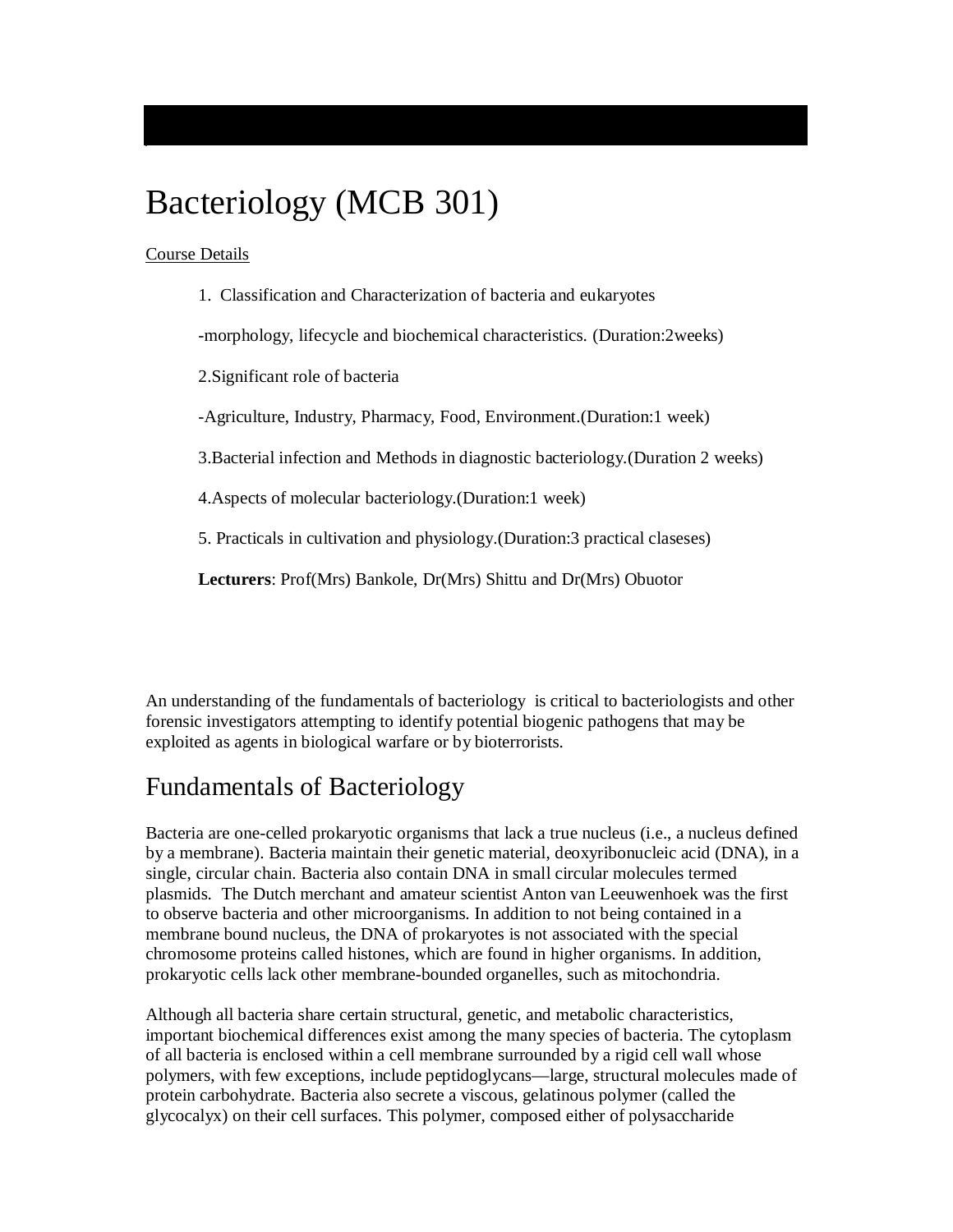,polypeptide, or both, is called a capsule when it occurs as an organized layer firmly attached to the cell wall. Capsules increase the disease-causing ability (virulence) of bacteria by inhibiting immune system cells called phagocytes from engulfing them.

The shape of bacterial cells are classified as spherical (coccus), rodlike (bacillus), spiral (spirochete), helical (spirilla) and comma-shaped (vibrio). Many bacilli and vibrio bacteria have whiplike appendages (called flagella) protruding from the cell surface. Flagella are composed of tight, helical rotors made of chains of globular protein called flagellin, and act as tiny propellers, making the bacteria very mobile. On the surface of some bacteria are short, hairlike, proteinaceous projections that may arise at the ends of the cell or over the entire surface. These projections, called fimbriae, facilitate bacteria adherence to surfaces.

Other proteinaceous projections, called pili, occur singly or in pairs, and join pairs of bacteria together, facilitating transfer of DNA between them. During periods of harsh environmental conditions some bacteria can produce within themselves a dehydrated, thick-walled endospore. These endospores can survive extreme temperatures, dryness, and exposure to many toxic chemicals and to radiation. Endospores can remain dormant for long periods (hundreds of years in some cases) before being reactivated by the return of favorable conditions.

# Identification and Classification

The identification schemes of *Bergey's Manual* are based on morphology (e.g., coccus, bacillus), staining (gram-positive or negative), cell wall composition (e.g., presence or absence of peptidoglycan), oxygen requirements (e.g., aerobic, facultatively anaerobic) and biochemical tests (e.g., in which sugars are aerobically metabolized or fermented). Another important identification technique is based on the principles of antigenicity—the ability to stimulate the formation of antibodies by the immune system. Commercially available solutions of antibodies against specific bacteria (antisera) are used to identify unknown organisms in a procedure called a slide agglutination test. A sample of unknown bacteria in a drop of saline is mixed with antisera that has been raised against a known species of bacteria. If the antisera causes the unknown bacteria to clump (agglutinate), then the test positively identifies the bacteria as being identical to that against which the anti-sera was raised. The test can also be used to distinguish between strains, slightly different bacteria belonging to the same species. Pathogens are disease-causing bacteria that release toxins or poisons that interfere with some function of the host's body.

**Aerobic and anaerobic bacteria.** Oxygen may or may not be a requirement for a particular species of bacteria, depending on the type of metabolism used to extract energy from food (aerobic or anaerobic). Obligate aerobes must have oxygen in order to live. Facultative aerobes can exist in the absence of oxygen by using fermentation or anaerobic respiration. Anaerobic respiration and fermentation occur in the absence of oxygen, and produce substantially less ATP than aerobic respiration.

During the 1860s, the French microbiologist Louis Pasteur studied fermenting bacteria. He demonstrated that fermenting bacteria could contaminate wine and beer during manufacturing, turning the alcohol produced by yeast into acetic acid (vinegar). Pasteur also showed that heating the beer and wine to kill the bacteria preserved the flavor of these beverages a process of heating, now called pasteurization is still used to kill bacteria in some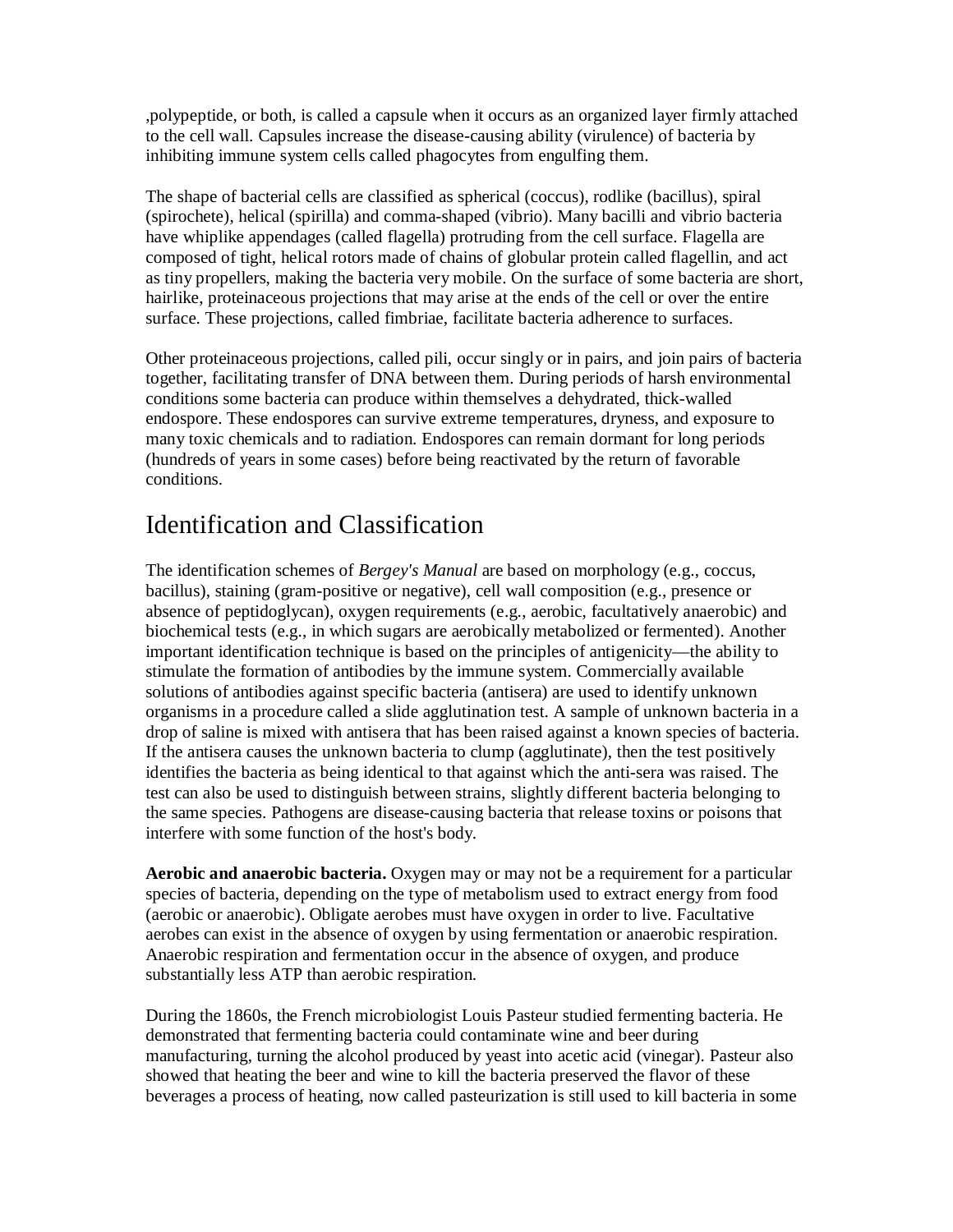alcoholic beverages, as well as milk. Pasteur described the spoilage by bacteria of alcohol during fermentation as being a "disease" of wine and beer. His work was thus vital to the later idea that human diseases could also be caused by microorganisms and that heating can destroy them.

# Bacterial Growth

A population of bacteria in a liquid medium is referred to as a culture. In the laboratory, where growth conditions of temperature, light intensity, and nutrients can be made ideal for the bacteria, measurements of the number of living bacteria typically reveals four stages, or phases, of growth, with respect to time. Initially, the number of bacteria in the population is low. Often the bacteria are also adapting to the environment. This represents the lag phase of growth. Depending on the health of the bacteria, the lag phase may be short or long. The latter occurs if the bacteria are damaged or have just been recovered from deep-freeze storage.

After the lag phase, the numbers of living bacteria rapidly increases. Typically, the increase is exponential. That is, the population keeps doubling in number at the same rate. This is called the log or logarithmic phase of culture growth, and is the time when the bacteria are growing and dividing at their maximum speed.

The explosive growth of bacteria cannot continue forever in the closed conditions of a flask of growth medium. Nutrients begin to become depleted, the amount of oxygen becomes reduced, and the pH changes, and toxic waste products of metabolic activity begin to accumulate. The bacteria respond to these changes in a variety of ways to do with their structure and activity of genes. With respect to bacteria numbers, the increase in the population stops and the number of living bacteria plateaus. This plateau period is called the stationary phase. Here, the number of bacteria growing and dividing is equaled by the number of bacteria that are dying.

Finally, as conditions in the culture continue to deteriorate, the proportion of the population that is dying becomes dominant. The number of living bacteria declines sharply over time in what is called the death or decline phase.

Culturing of bacteria is possible such that fresh growth medium can be added at a rate equal to the rate at which culture is removed. The rate at which the bacteria grow is dependent on the rate of addition of the fresh medium. Bacteria can be tailored to grow relatively slow or fast and, if the set-up is carefully maintained, can be maintained for a long time. Bacterial growth requires the presence of environmental factors. For example, if a bacterium uses organic carbon for energy and structure (chemoheterotrophic bacteria) then sources of carbon are needed. Such sources include simple sugars (glucose and fructose are two examples). Nitrogen is needed to make amino acids, proteins, lipids and other components. Sulphur and phosphorus are also needed for the manufacture of bacterial components. Other elements, such as potassium, calcium, magnesium, iron, manganese, cobalt and zinc are necessary for the functioning of enzymes and other processes.

Bacterial growth is also often sensitive to temperature. Depending on the species, bacteria exhibit a usually limited range in temperatures in which they can growth and reproduce. For example, bacteria known as mesophiles prefer temperatures from  $20^{\circ} - 50^{\circ}$  C (68<sup>o</sup>-122<sup>o</sup> F).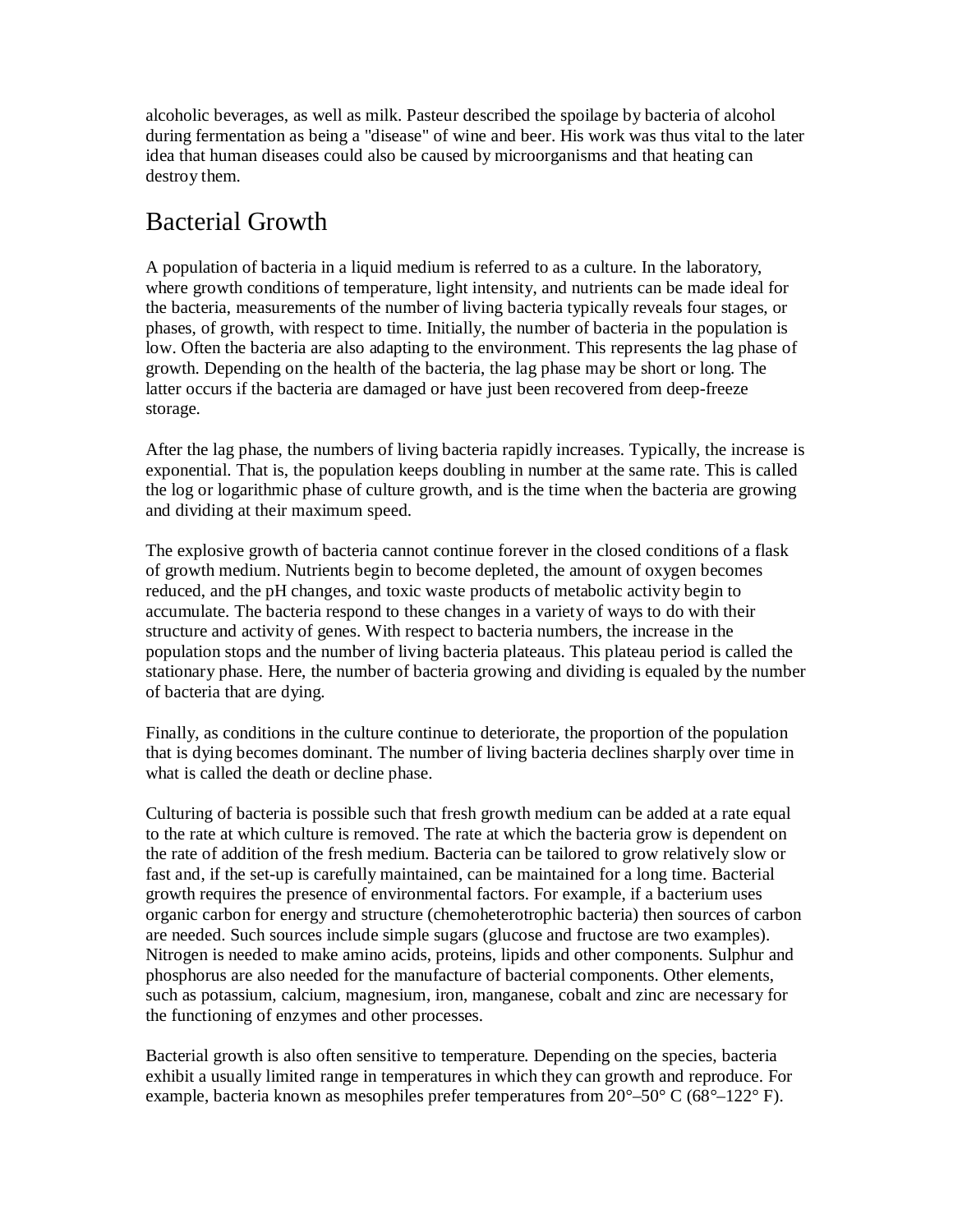Outside this range, growth and even survival is limited. Other factors, which vary depending on species, required for growth include oxygen level, pH, osmotic pressure, light and moisture.

#### Aspects of molecular bacteriology

Bacteria can exchange genetic material via conjugation. Genetic recombination between bacteria (or protists) occurs via a cytoplasmic bridge between the organisms. A primitive form of exchange of genetic material between bacteria involving plasmids also can occur. Plasmids are small, circular, extrachromosomal DNA molecules that are capable of replication and are known to be capable of transferring genes among bacteria. For example, resistance plasmids carry genes for resistance to antibiotics from one bacterium to another, while other plasmids carry genes that confer pathogenicity. In addition, the transfer of genes via bacteriophages—viruses that specifically parasitize bacteria—also serves as a means of genetic recombination.

Bioengineering uses sophisticated techniques to purposely transfer DNA from one organism to another in order to give the second organism new characteristics. For example, in a process called transformation, antibiotic susceptible bacteria that are induced to absorb manipulated plasmids placed in their environment can acquire resistance to that antibiotic substance due to the new genes they have incorporated. Similarly, in a process called transfection, specially constructed viruses are used to artificially inject bioengineered DNA into bacteria, giving infected cells some new characteristic.

**Bacterial adaptation and resistance.** Evolution has driven both bacterial diversity and bacterial adaptation. Some alterations are reversible, disappearing when the particular pressure is lifted. Other alterations are maintained and can even be passed on to succeeding generations of bacteria. The first antibiotic was discovered in 1929. Since then, a myriad of naturally occurring and chemically synthesized antibiotics have been used to control bacteria. Introduction of an antibiotic is frequently followed by the development of resistance to the agent. Resistance is an example of the adaptation of the bacteria to the antibacterial agent.

Antibiotic resistance can develop swiftly. For example, resistance to penicillin (the first antibiotic discovered) was recognized almost immediately after introduction of the drug. As of the mid 1990s, almost 80% of all strains of *Staphylococcus aureus* were resistant to penicillin. Meanwhile, other bacteria remain susceptible to penicillin. An example is provided by Group A *Streptococcus pyogenes* , another Gram-positive bacteria.

The adaptation of bacteria to an antibacterial agent such as an antibiotic can occur in two ways. The first method is known as inherent (or natural) resistance. Gramnegative bacteria are often naturally resistant to penicillin, for example. This is because these bacteria have another outer membrane, which makes the penetration of penicillin to its target more difficult. Sometimes when bacteria acquire resistance to an antibacterial agent, the cause is a membrane alteration that has made the passage of the molecule into the cell more difficult.

The second category of adaptive resistance is called acquired resistance. This resistance is almost always due to a change in the genetic make-up of the bacterial genome. Acquired resistance can occur because of mutation or as a response by the bacteria to the selective pressure imposed by the antibacterial agent. Once the genetic alteration that confers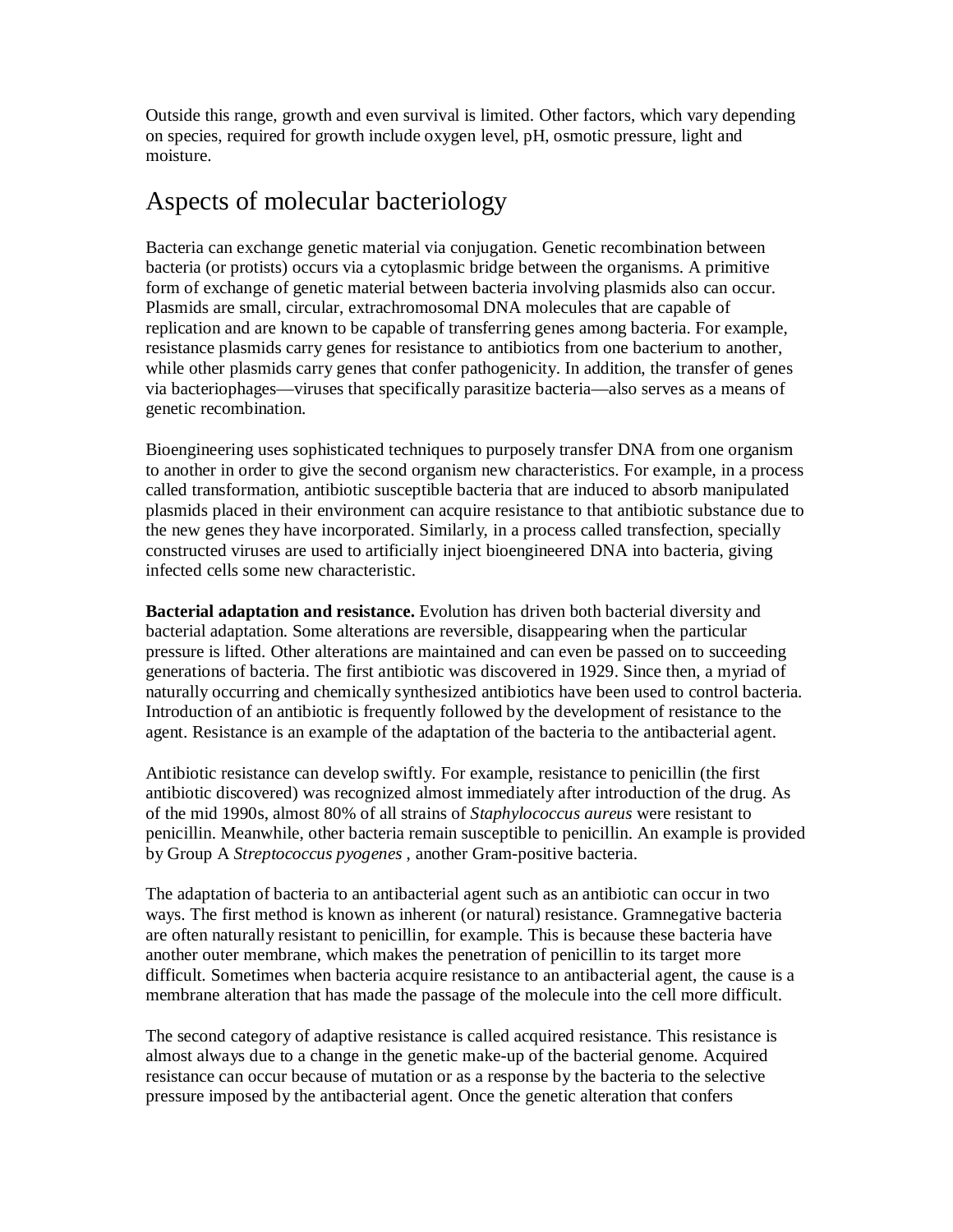resistance is present, it can be passed on to subsequent generations. Acquired adaptation and resistance of bacteria to some clinically important antibiotics became a great problem in the last decade of the twentieth century.

Bacteria adapt to other environmental conditions as well. These include adaptations to changes in temperature, pH, concentrations of ions such as sodium, and the nature of the surrounding support. This adaptation is under tight genetic control, involving the expression of multiple genes. Bacteria react to a sudden change in their environment by expressing or repressing the expression of a whole lost of genes. This response changes the properties of both the interior of the organism and its surface chemistry.

Another adaptation exhibited by a great many bacteria is the formation of adherent populations on solid surfaces. This mode of growth is called a biofilm; bacteria within a biofilm and bacteria found in other niches, such as in a wound where oxygen is limited, grow and divide at a far slower speed than the bacteria found in the test tube in the laboratory. Such bacteria are able to adapt to the slower growth rate, once again by changing their chemistry and gene expression pattern. When presented with more nutrients, the bacteria can often very quickly resume the rapid growth and division rate of their test tube counterparts.

A further example of adaptation is the phenomenon of chemotaxis, whereby a bacterium can sense the chemical composition of the environment and either moves toward an attractive compound or shifts direction and moves away from a compound sensed as being detrimental. Chemotaxis is controlled by more than 40 genes that code for the production of components of the flagella that propel the bacterium along, for sensory receptor proteins in the membrane, and for components that are involved in signaling a bacterium to move toward or away from a compound.

**Bacteriocidal and bacteriostatic treatment of bacteria.** Bacteriocidal is a term that refers to the treatment of a bacterium such that the organism is killed. Bacteriostatic refers to a treatment that restricts the ability of the bacterium to grow.

Bacteriocidal methods include heat, filtration, radiation, and the exposure to chemicals. The use of heat is a very popular method of sterilization in a microbiology laboratory. The dry heat of an open flame incinerates microorganisms like bacteria, fungi and yeast. The moist heat of a device like an autoclave can cause deformation of the protein constituents of the microbe, as well as causing the microbial membranes to liquefy. The effect of heat depends on the time of exposure in addition to form of heat that is supplied. For example, in an autoclave that supplies a temperature of  $121^\circ$  F (49.4 $^\circ$  C), an exposure time of 15 minutes is sufficient to kill the so-called vegetative form of bacteria. However, a bacterial spore can survive this heat treatment. More prolonged exposure to the heat is necessary to ensure that the spore will not germinate into a living bacteria after autoclaving. The relationship between the temperature and the time of exposure can be computed mathematically.

A specialized form of bacteriocidal heat treatment is called pasteurization after Louis Pasteur, the inventor of the process. Pasteurization achieves total killing of the bacterial population in fluids such as milk and fruit juices without changing the taste or visual appearance .

Exposure to electromagnetic radiation such as ultraviolet radiation is a direct means of killing bacteria. The energy of the radiation severs the strands of deoxyribonucleic acid in many locations throughout the bacterial genome. With only one exception, the damage is so severe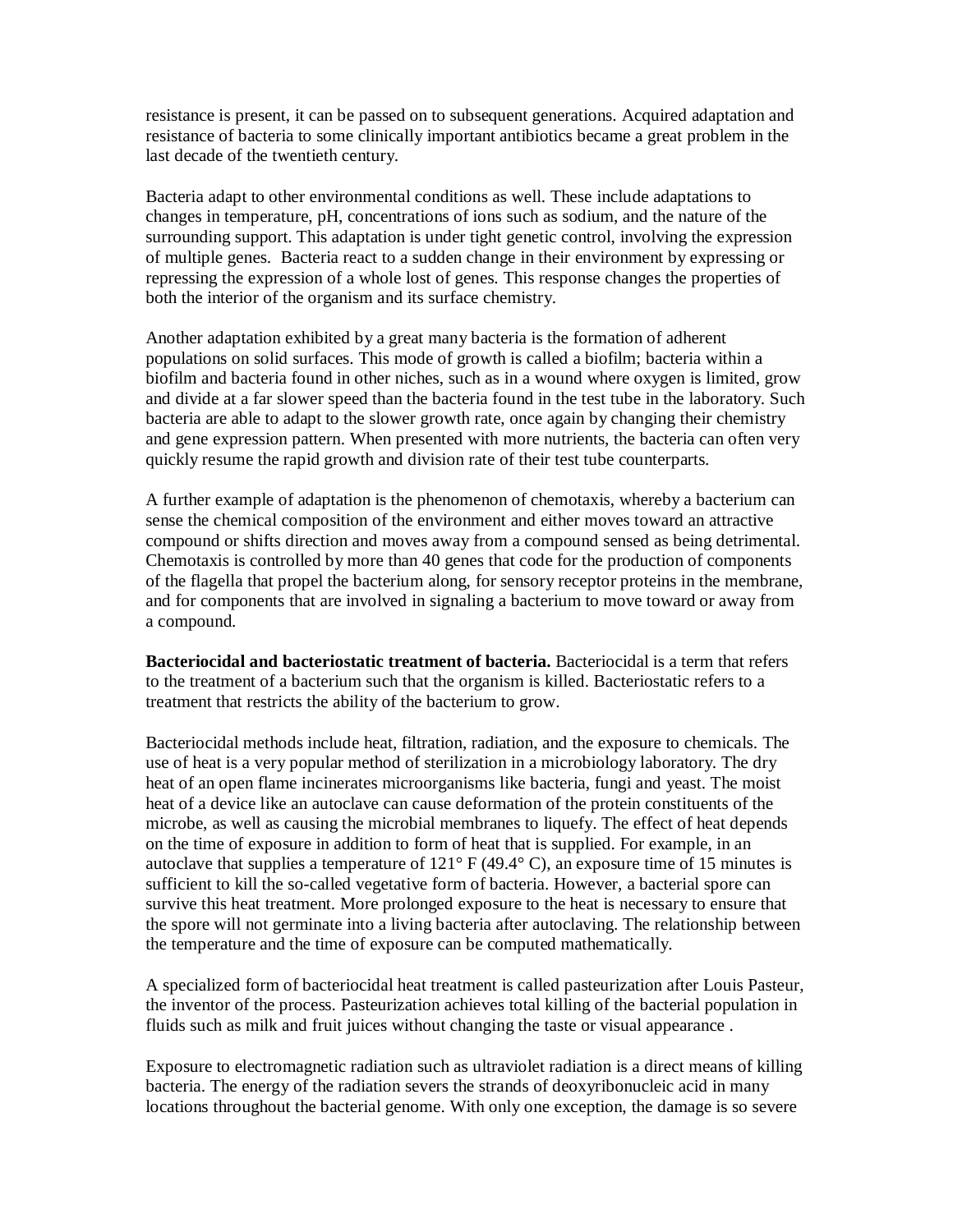that repair is impossible. The exception is the radiation resistant bacterial genus called *Deinococcus* . This genus has the ability to piece together the fragments of DNA in their original order and enzymatic stitch the pieces into a functional whole.

Bacteriostatic agents prevent the growth of bacteria. Refrigeration can be bacteriostatic for those bacteria that cannot reproduce at such low temperatures. Sometimes a bacteriostatic state is advantageous as it allows for the long-term storage of bacteria. Ultra-low temperature freezing and lyophilization (the controlled removal of water from a sample) are means of preserving bacteria. Another bacteriocidal technique is the storage of bacteria in a solution that lacks nutrients, but which can keep the bacteria alive. Various buffers kept at refrigeration temperatures can keep bacteria alive for weeks.

### Bacterial Infection

Bacteria can multiply and cause an infection in the bloodstream. The invasion of the bloodstream by the particular type of bacteria is referred to as a bacteremia. If the invading bacteria also release toxins into the bloodstream, the malady can also be called blood poisoning or septicemia. *Staphylococcus* and *Streptococcus* are typically associated with septicemia. The bloodstream is susceptible to invasion by bacteria that gain entry via a wound or abrasion in the protective skin overlay of the body, or as a result of another infection elsewhere in the body, or following the introduction of bacteria during a surgical procedure or via a needle during injection of a drug.

Depending on the identity of the infecting bacterium and on the physical state of the human host (primarily with respect to the efficiency of the immune system), bacteremic infections may not produce any symptoms. However, some infections do produce symptoms, ranging from an elevated temperature, as the immune system copes with the infection, to a spread of the infection to the heart (endocarditis or pericarditis) or the covering of nerve cells (meningitis). In more rare instances, a bacteremic infection can produce a condition known as septic shock. The latter occurs when the infection overwhelms the ability of the body's defense mechanisms to cope. Septic shock can be lethal.

Septicemic infections usually result from the spread of an established infection. Bacteremic (and septicemic) infections often arise from bacteria that are normal resident on the surface of the skin or internal surfaces, such as the intestinal tract epithelial cells. In their normal environments the bacteria are harmless and even can be beneficial. However, if they gain entry to other parts of the body, these so-called commensal bacteria can pose a health threat. The entry of these commensal bacteria into the bloodstream is a normal occurrence for most people. In the majority of people, however, the immune system is more than able to deal with the invaders. If the immune system is not functioning efficiently then the invading bacteria may be able to multiply and establish an infection. Examples of conditions that compromise the immune system are another illness (such as acquired immunodeficiency syndrome and certain types of cancer), certain medical treatments such as irradiation, and the abuse of drugs or alcohol.

Examples of bacteria that are most commonly associated with bacteremic infections are *Staphylococcus* , *Streptococcus* , *Pseudomonas* , *Haemophilus* , and *Escherichia coli* .